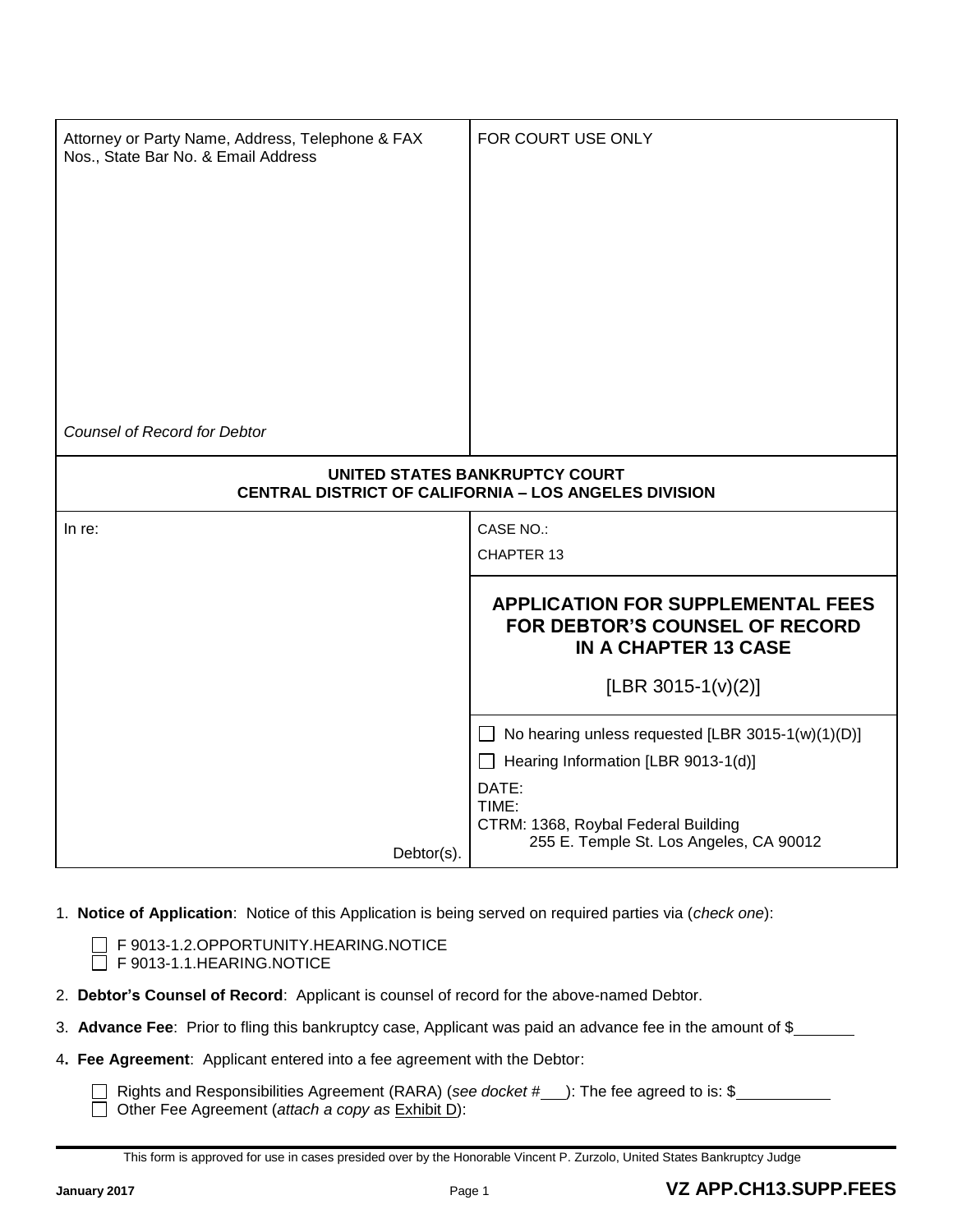or is set for a confirmation hearing on (*enter date*): 6. Fee Award at Confirmation: Applicant was awarded fees in the amount of \$\_\_\_\_\_\_\_\_ in the order confirming plan. 7. **Prior Applications**: Applicant has made prior application(s) for supplemental fees as follows: All prior application(s) have been ruled on by the court.  $\Box$  A prior application(s) has been made, and is still pending before the court. See docket #(s):  $\Box$ Total fees approved for Applicant (including pre-petition fees): \$ Total fees paid to Applicant (including pre-petition fees): \$ 8. **Current Application**: Applicant has performed extraordinary services at the request of the Debtor and, pursuant to LBR 3015-1 $(v)(2)$ , requests allowance and payment of the following fees and costs: a. **Dates of Services:** Start Date: \_\_\_\_\_\_\_\_\_\_\_\_ End Date: \_\_\_\_\_\_\_\_\_ b. **Amount Requested**: Fees: \$ Costs: \$ Total: \$ c. **Amount from Prior Application:** This application  $\Box$  does not contain  $\Box$  contains an amount that was part of a past application, docket entry #\_\_, in the amount of \$\_\_\_\_\_\_\_\_\_\_\_. The reason for the secondary request is: 

5. **Date of Order Confirming Plan**: A Chapter 13 Plan was confirmed by order entered on (*enter date*): ,

- d. **Statement of Services**:
	- 1.  $\Box$  Presumptively Reasonable Fees. Of the fees requested in the application, \$ specified in Court Manual section 2.9(b) "Fees for Additional Services Without Filing a Detailed Fee Application" Details of the services provided, and the result of providing these services, are set forth in Exhibit A.
	- 2.  $\Box$  Hourly Fees. Of the fees requested in the application, \$<br>is for services billed on an hourly basis. Details of services provided, hours, who provided services, and the result of services, are set forth in Exhibit A.
- e. **Declaration**: Exhibit B is a declaration from the applicant, pursuant to LBR 2015-1(v)(2) and 9013-1(i), indicating that all services set forth in the statement of services were performed, and the result of the performance.
- f. **LBR 2016-1(a)(1)(H) Statement**: Exhibit C is a statement of education and experience of all persons who performed services for which payment is requested in this application.
- 9. **Request**: Based on the foregoing, Applicant requests the application be granted and an allowance of fees and costs be made in the total amount of \$

Date: **Respectfully submitted,** Respectfully submitted,

Signature of (or on behalf of) Counsel of Record

*.*

*.*

Printed name of Signer